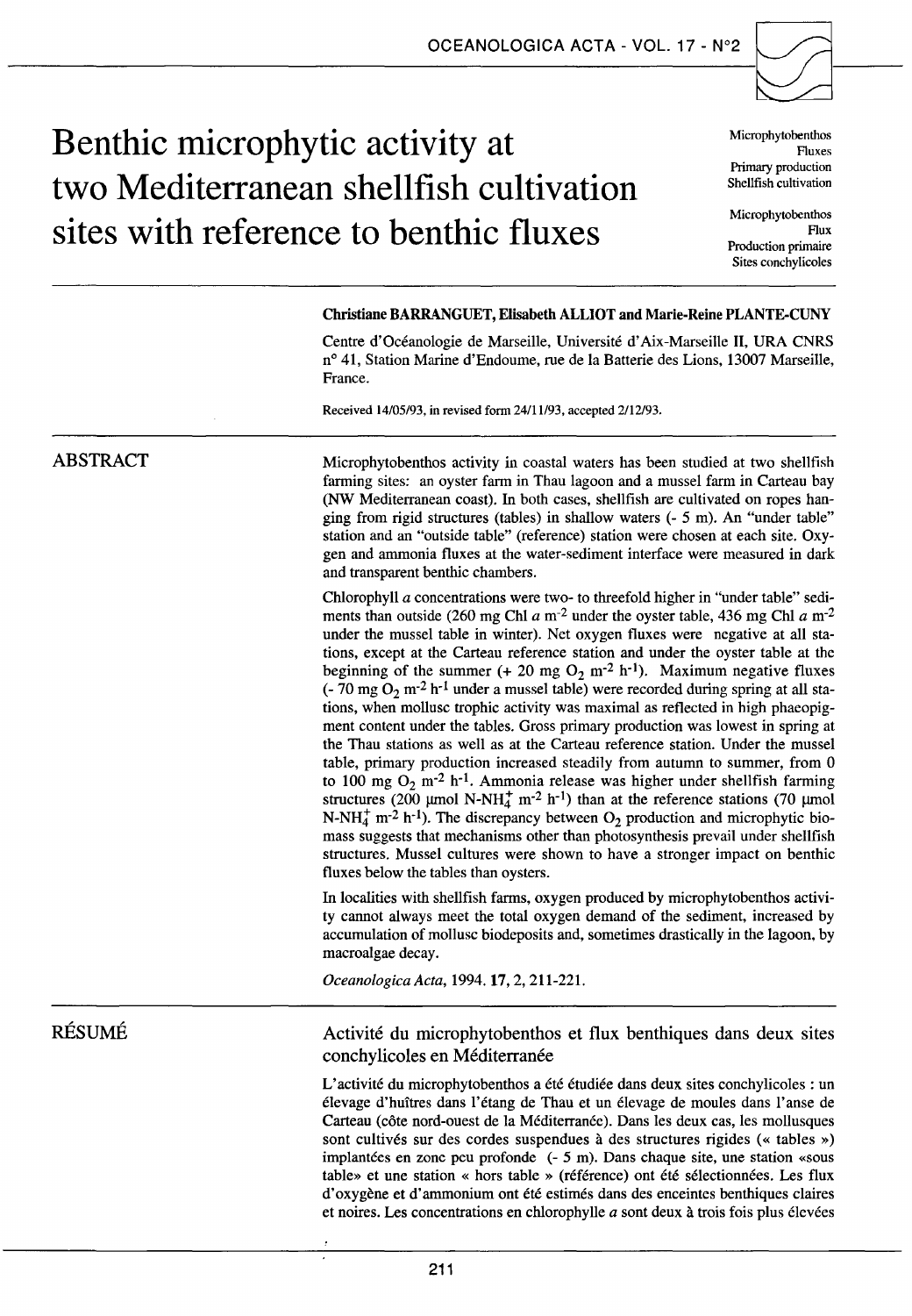sous les tables que dans les stations de référence (260 mg Chi *a* m-2 sous les tables à huîtres, 436 mg Chl  $a$  m<sup>-2</sup> sous les tables à moules en hiver). Les flux nets d'oxygène étaient négatifs à toutes les stations, sauf à la station de référence de Carteau et sous les tables à huîtres au début de l'été (+ 20 mg  $O_2$  m<sup>-2</sup> h<sup>-1</sup>). Les flux les plus négatifs (- 70 mg  $O_2$  m<sup>-2</sup> h<sup>-1</sup> sous une table à moules) ont été obtenus au printemps dans toutes les stations, lorsque l'activité trophique des mollusques était intense, ce qui se traduit par des concentrations en phéopigments très importantes sous les tables. La production primaire brute était minimale au printemps à Thau et à la station de référence à Carteau. Sous les tables à moules, la production primaire a augmenté régulièrement de l'automne à l'été, de 0 à 100 mg  $O_2$  m<sup>-2</sup> h<sup>-1</sup>. Le relargage de NH<sup>+</sup> par le sédiment a été plus important sous les tables (200 µmol N-NH $_4^+$  m<sup>-2</sup> h<sup>-1</sup>) qu'aux stations de référence (70 µmol N-NHt m-2 h-l). La production primaire et la biomasse microphytique ne sont pas corrélées positivement, ce qui suggère que des mécanismes autres que la photosynthèse interviennent sous les tables conchylicoles. L'impact des tables à moules sur les échanges à l'interface eau-sédiment est plus important que celui des tables à huîtres. Dans ce type d'environnement, la quantité d'oxygène produite par le microphytobenthos ne peut pas toujours compenser la consommation d'oxygène par le sédiment, du fait de l'importance de la biodéposition en particulier dans les sites de mytiliculture. La décomposition des macroalgues au voisinage des élevages d'huîtres pendant l'été accentue saisonnièrement de façon drastique les effets de la biodéposition.

*OceanologicaActa,* 1994. 17, 2, 211-221.

#### INTRODUCTION

Benthic microphytes play a role in the regulation of nutrient fluxes at the water-sediment interface in marine coastal sediments (Hargrave *et al.,* 1983; Shaffer and Onuf, 1983; Rizzo, 1990; Sundback *et al.,* 1991; Rizzo *et al.,*  1992; Wiltshire, 1992).

Their contribution to the oxygen production is not restricted to very shallow bottoms; several studies show that their oxygen production rates could attain those of phytoplankton (Cadée and Hegeman, 1974; Sundbäck and Jönsson, 1988; Hemdl *et al.,* 1989; Cahoon and Cooke, 1992), or even exceed phytoplankton production rates in depths of several metres in a wide range of environments (Varela and Penas, 1985; Plante-Cuny and Bodoy, 1987; Charpy-Roubaud, 1988).

Intensive culture of filter-feeding molluscs may alter the biological status of the original ecosystem. They consume oxygen from the water colurnn and reduce phytoplankton stock, while increasing sedimentation rates and organic matter contents in the sediments (Kautsky and Evans, 1987; Dame and Dankers, 1988; Boucher and Boucher-Rodoni, 1988; Grenz, 1989; Smaal and Vonck, 1989; Baudinet *et al.,* 1990; Grenz *et al.,* 1992). Organic enrichments cause changes in physico-chemical conditions in the sediment, including oxygen depletion, changes in redox-potential and ammonia concentration (Admiraal and Peletier, 1979; Granéli and Sundbäck, 1985). An interesting question therefore is whether microphytobenthos activity contributes to the maintenance of oxic conditions in the superficial sediments of bivalve cultivation sites. Quantification of this contribution to the total oxygen balance can help to improve our understanding of the ecology of such sites.

The impact of bivalve cultivation on the environment may vary, depending on the mollusc species and the hydraulic conditions. Two sites were then chosen: a lagoon, half open to the sea, with an oyster culture; and a bay with a musse! culture. Both are located in the Mediterranean sea, with the same average depth; and at both the molluscs are cultivated on suspended ropes.

Oxygen and ammonia fluxes at the sediment-water interface may be used as indicators of metabolic processes in the sediments (Kelly and Nixon, 1984; Baudinet *et al.,* 1990; Bolalek and Vershinin, 1991; Vidal *et al.,* 1992). Measurements in light and dark conditions give an estimate of the total oxygen production by taking into account the respiration of the total benthic community. Previous studies in Thau lagoon (Grenz *et al.,* 1992) and in Carteau bay (Baudinet *et al.,* 1990) have shown that nitrate fluxes at the water-sediment interface to be very low in comparison with ammonia fluxes. Data from Picot *et al.* (1990) for Thau lagoon and from Folack (1986) for Carteau bay indicate that phosphorus is not likely to be a limiting factor for phytoplankton growth.

This study focuses on ammonia and oxygen fluxes at the water-sediment interface. Results obtained under the culture units were compared with those obtained in outside unit sediments at each site, in order to estimate the impact of shellfish culture, and the activity of microbenthic algae.

#### MATERIAL AND METHODS

#### Two sites were studied:

The Thau lagoon (Fig. 1) is located on the French Mediterranean coast. This lagoon has an average depth of 3.5 m and covers an area of 75 km2. There are two sea-water inlets, and several inputs of fresh water from small streams and the Hérault river. It has been fully described by Amanieu *et al.* (1989). The second site, Carteau bay (Fig. 1) is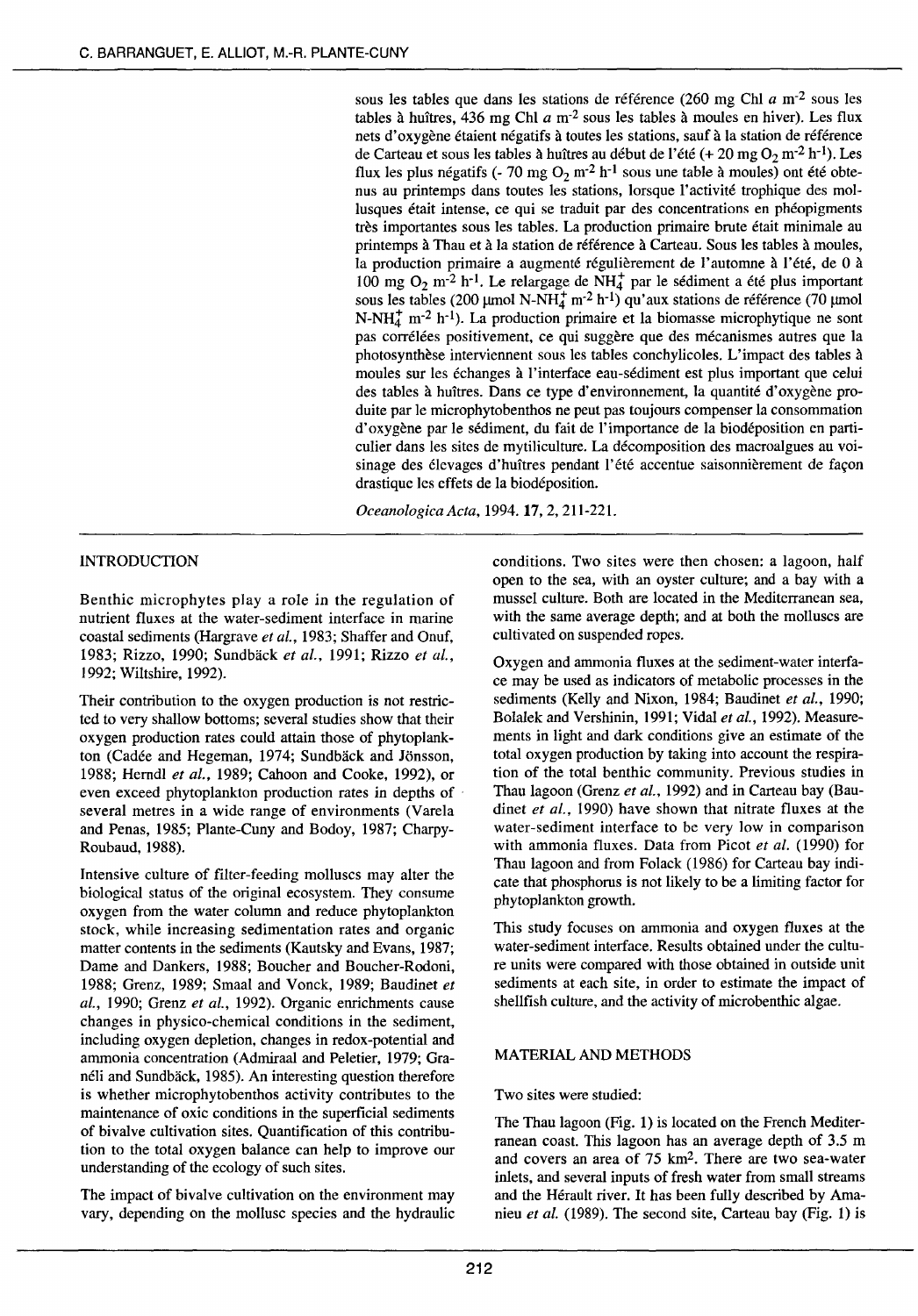

#### Figure l

*Location of the study sites in the Mediterranean Sea. Thau lagoon stations: VTT: Under oyster Table at Thau; OTT: Outside of Table at Thau. Carreau bay stations: UTC: Under musse/ Table at Carteau; OTC: Outside of Table at Carreau.* 

Situation des sites d'étude en mer Méditerranée. Stations de l'étang de Thau : UTT : sous la table à huîtres à Thau ; OTT : hors de la table à Thau. Stations de la baie de Carteau : UTC : sous la table à moules à Carteau ; OTC : hors de la table à Carteau.

Iocated near the Rhône river delta in the Gulf of Fos, and has a wide opening to the sea. The area of the bay is about 13 km<sup>2</sup>, with an average depth of  $4 \text{ m}$ ; freshwater inputs from the rivers Rhône and Durance sometimes cause salinity stratification. There are shellfish farms at both sites. Thau lagoon has been a site of oyster production ( *Crassostrea gigas)* for nearly thirty years; farming structures cover about 20 % of the lagoon area. Since 1984, intensive mussel cultivation *(Mytilus galloprovincialis)* has been developed in Carteau bay, occupying about 0.4 % of the bay surface. Farming structures are similar in both sites: hanging ropes fixed to a rigid structure called a table.

Nutrient contents of the water column have been studied throughout the year by Picot *et al.* ( 1990) in Thau lagoon, and by Baudinet (1991) in Carteau bay.

Hydrodynamic conditions at both sites have been studied by Millet (1989). Average residence times of waters are approximately ninety days for Thau lagoon and twenty days for Carteau bay, where hydrodynamics are mainly controlled by the local wind regime (Millet *et al.,* 1994), producing strong exchanges with the open sea.

Sediments at both sites may be described as muddy sands. Diversity of the benthic plant populations is higher in the oyster breeding area in Thau lagoon than in Carteau bay. At Thau, in small channels between the tables, *Zostera marina* sea grass beds cover the lagoon bottom. In the larger channels between cultivation units, dense populations of macroalgae *(Gracilaria, Ectocarpus)* are present. At the intersection of the channels separating the blocks of tables, the sediments are bare. We chose these sediments as a reference station for comparison with the Carteau "outside table" station.

Two stations were studied at each site: under cultivation structures, UTT (Under Table Thau), UTC (Under Table Carteau); OTT (Outside of Table Thau), OTC [Outside of Table Carteau (Fig. 1)].

#### *In situ* measurements

Four seasonal surveys were carried out at each site.

#### *Measurements in the bottom waters*

Temperature and salinity were measured using a Valeport series 600MK II CTD. The photon flux of photosynthetically available radiation (PAR) was measured throughout the duration of the experiment at the surface of sediments with a cosinus Li-Cor $(R)$ LI-192SB quantum sensor interfaced with a Licor LI 550. Data were integrated every ten minutes. Results are expressed in  $\mu$ mol m<sup>-2</sup> s<sup>-1</sup>. Water samples for ammonia analysis were immediately filtered through 0.2 um pore size filters. Ammonia measurements were performed according to Koroleff (1969). Dissolved oxygen concentrations were measured using an Orbisphere oxymeter model 2609 (polarographic ce112120 and sensor 2112).

#### *Flux measurements at the water-sediment interface*

Oxygen and nutrient fluxes were measured by incubation in hernispherical bell jars, of 13.8 1 volume covering a surface of 0.11 m<sup>2</sup>, similar to those described by Grenz *et al.* (1991). Water was circulated inside these mesocosms by magnetic stirrers. Mesocosms were placed *in situ* and sampied by scuba divers. Three transparent and three darkened bell jars were incubated for periods of four to six hours around noon. Surface and bottom waters were incubated in 300 ml botties (three transparent and three dark) at the same time in order to estimate oxygen and ammonia variations in the water column.

For  $NH<sub>4</sub>$  measurements, 100 ml samples were withdrawn from the bell jars using syringes at the beginning and the end of the experiment. Ammonia fluxes were calculated as the difference between final and initial concentrations in the bell jar and were expressed in  $\mu$ mol N-NH<sub>4</sub> m<sup>-2</sup> h<sup>-1</sup>. Samples from similar bell jars were pooled. Ammonia was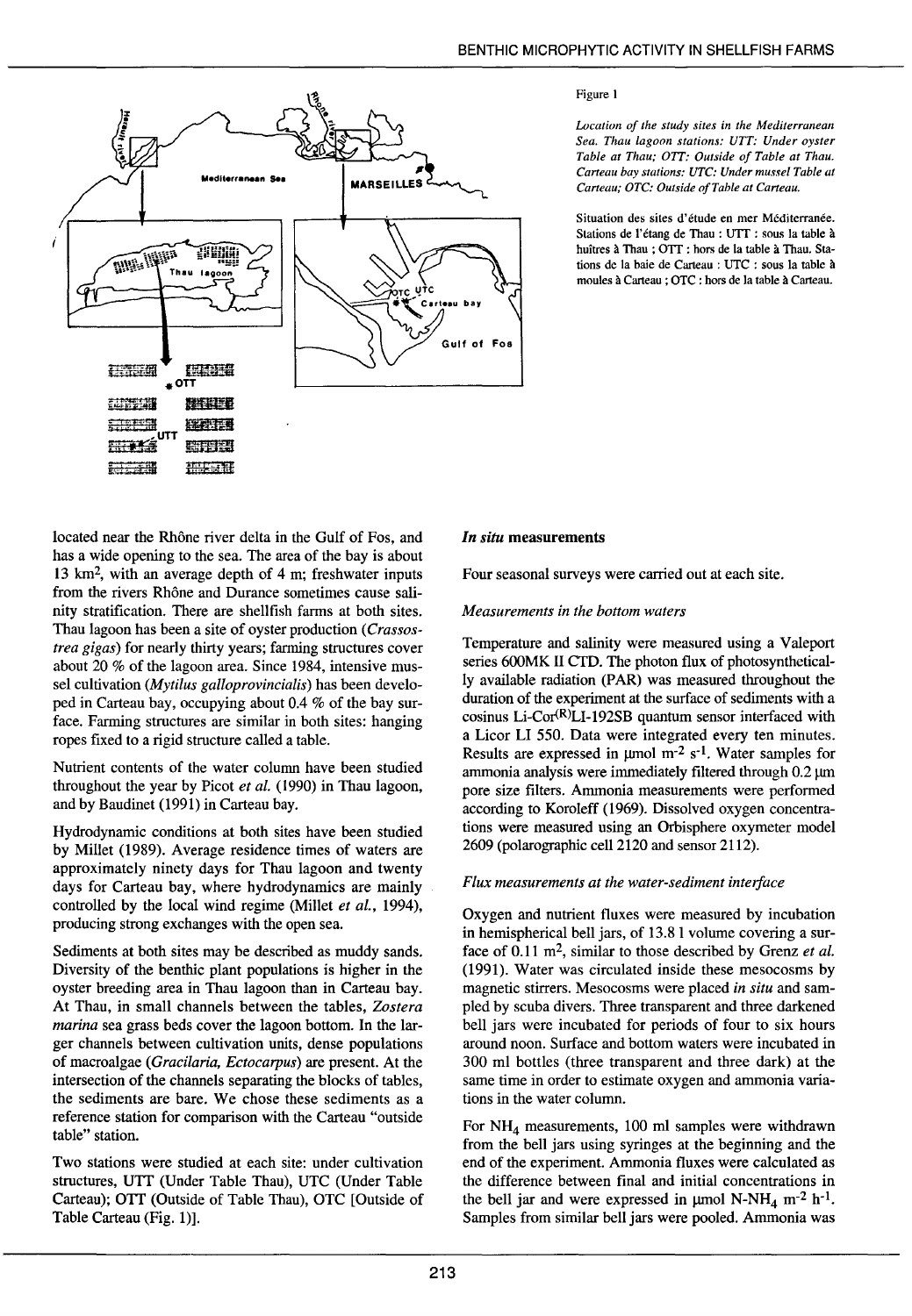then measured on three replicates of one sample. Values measured in transparent and dark botties were subtracted from values obtained in bell jars, in order to eliminate the effects of pelagie processes.

Oxygen was measured at the beginning and end of incubation and at one intermediate time. One bell jar was connected to an oxygen recorder throughout the incubation.

Net oxygen fluxes in the transparent bell jars and benthic oxygen consumption in the dark jars were calculated by pooling the data from the three replicates, calculating the slope of the regression of  $[O_2]$  against time, and then converting the results into mg  $O_2$  m<sup>-2</sup> h<sup>-1</sup> (Grenz *et al.*, 1991). Gross primary production was calculated by adding net oxygen fluxes measured in the transparent bell jars to respiration rates measured in the dark jars.

#### Sediment analyses

Ali cores were collected by scuba diving. Readings of redox potential were performed on freshly collected cores at a temperature close to that of the environment using a PVRTC Ponselle pH meter with a platinium electrode. We estimated the depth of the lower part of the redox potential discontinuity layer in millimetres, according to Plante *et al.*  (1989). The porosity of the frrst centimetre of the sediment was calculated, according to Berner (1971) as:

Porosity = V water/(V water + V solids) where  $V =$  volume.

Water volume was estimated after freeze-drying slices containing the first centimetres from three cores.

Organic matter was then estimated from weight loss of calcined dried sediment after 12 hours at 500°C. Total carbon, organic carbon and total nitrogen were analyzed using a CHN Leco 800 CHN analyzer. All results were expressed as percentage of dry sediment (g/100 g dry weight).

Twelve 2.7 cm diameter cores were taken at each station and processed individually to estimate chlorophyll a and phaeopigment concentrations. The number of cores sampied was intended to give an error not larger than 10 %  $(n = t^2 \times CV^2/10^2)$ , for p < 0.05). The top layer of sediment  $(0-1 \text{ cm})$  was freeze-dried, Chl  $a$  and phaeopigments were extracted with 90 % acetone and concentrations estimated by spectrophotometry. OD was read at 665 nm before and after acidification of the extract with  $30 \mu$  of HCl 0.4N in a 4 ml cell (Riemann, 1978).

Pigment concentrations were calculated by the equations of Lorenzen (1967), related to dry weight of sediment and expressed as mg m-2 (Plante-Cuny, 1978). Chi *a* concentration was used as an index of plant biomass.

#### Statistical tests

Differences between ammonia fluxes were tested using paired unilateral t tests.

For oxygen fluxes, tests for the equalities of slopes were used to establish the differences in oxygen fluxes for the

seasons. The confidence intervals for gross production were calculated with the variance of the difference of two variances.

The differences in Chi *a* contents between UT and OT stations were tested with an ANOVA ( $p = 0.001$ ). A Hartley test showed that variances should be stabilized, so we transformed the data into  $[(\text{log}x)^2]$ ; Frontier, 1981] suitable for aggregative distributions. This transformation did not stabilize the variances completely, so we used a  $p < 0.001$ for more accuracy. A multifactor ANOVA was performed with Chl  $a$  data to show the triple interaction between the factors: sites, seasons and stations.

The effects of environmental factors were examined by multiple linear regression treating flux data within the bell jars as variables dependent on temperature, PAR, respiration rates, net production rates, sediment chlorophyll  $a$  and organic matter contents.

#### RESULTS

#### Environmental conditions

During our experiments, water temperature ranged from 12.5° to 22.5 °C at Carteau, and from 5.3° to 22.8 °C at Thau. Salinity varied from 33 to 38.6 at Carteau, and 38 to 39 at Thau. Concentrations of  $NH<sub>4</sub>$  near the bottom generally decreased during the daytime, except under the tables in spring. Oxygen concentrations in near-bottom waters increased during the daytime. Maximum values of 10 mg  $O_2$  1<sup>-1</sup> were observed in winter (Tab. 1).

PAR at Carteau was maximal in summer (215  $\mu$ mol m<sup>-2</sup> s<sup>-1</sup>) and minimal in spring  $[36 \text{ }\mu\text{mol m}^{-2} \text{ s}^{-1}$  at OTC (Tab. 1)]. At Thau, maximal values were recorded in spring at OTT (about 470  $\mu$ mol m<sup>-2</sup> s<sup>-1</sup>); minimal values were found in winter at every station (24 and 25  $\mu$ mol m<sup>-2</sup> s<sup>-1</sup>).

The porosity and water content of the top layer (1 cm) of sediment are higher at Thau than at Carteau. The Iower part of the redox potential discontinuity layer depth fluctuated over the seasons. In Carteau bay, it varied from 1 to 5 mm below the surface and in the lagoon from 1 to 18 mm (Tab. 2).

The organic matter content in the upper layer of the sediments showed slight seasonal variations at both sites. UTC was richer in organic matter than OTC. All values for organic matter and organic C were higher at the Thau stations. C/N ratios were higher at Carteau than at Thau (Tab. 2).

Chl *a* concentrations in the sediments (Fig. 2  $a$ ) were generally higher at UT stations than at OT; both UT stations showed simiiar seasonai patterns with maximal Chi *a*  values in winter: 436 mg Chl *a* m-2 at UTC and 260 mg Chi *a* m-2 at UTT. OTT concentrations varied between 52 mg Chi *a* m-2 in spring and 130 mg Chi *a* m-2 in winter; OTC showed minor seasonal variations. Multifactorial analysis of variance showed that season was a significant factor influencing Chl  $a$  concentrations ( $p < 0.001$ ). The interaction between season and site (Carteau-Thau) was not significant, the chlorophyll concentrations demonstrating similar seasonal patterns at both sites.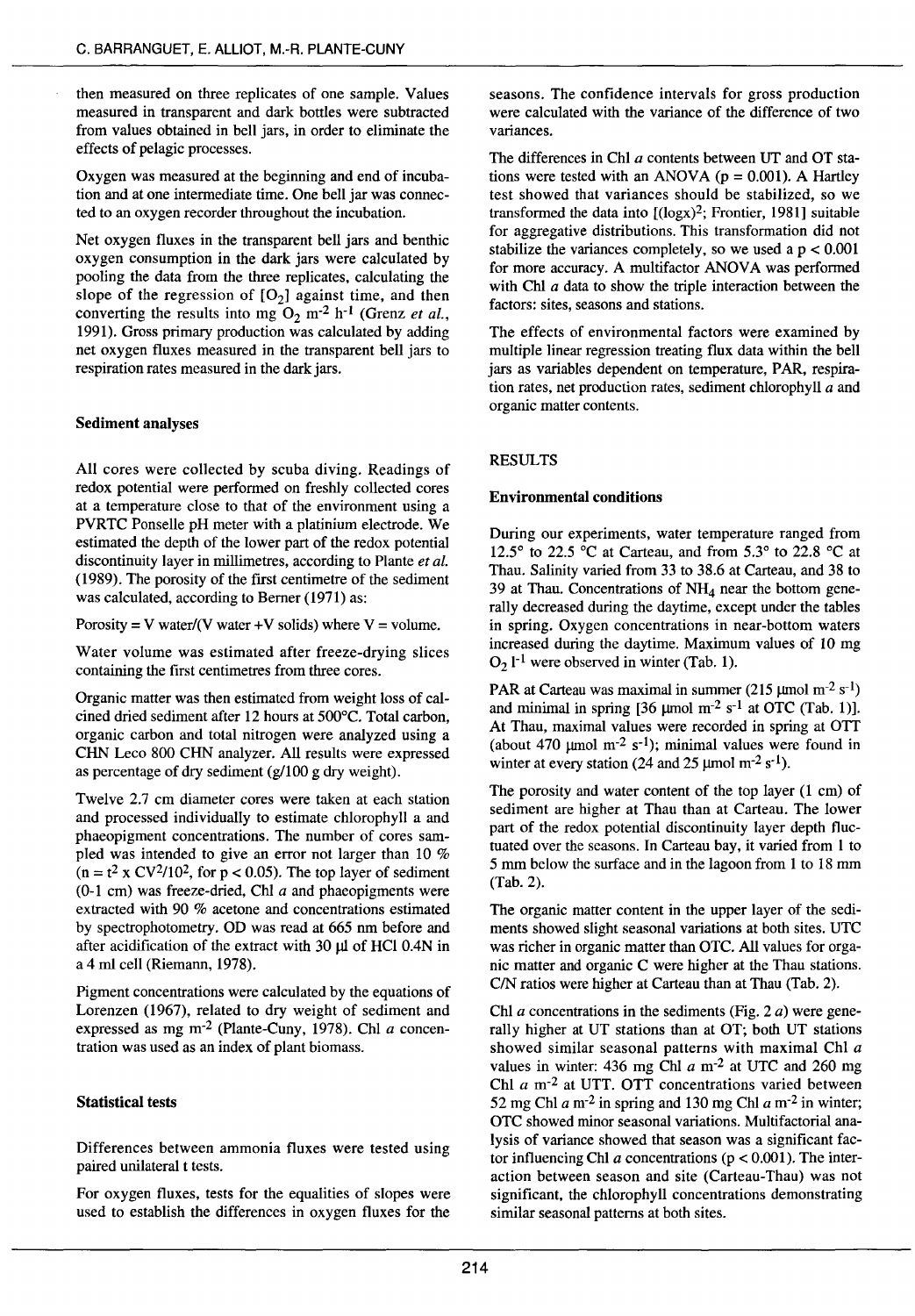#### Table 1

*Parameters recorded in bottom waters at the four stations. Ammonia: µmol l<sup>-1</sup>; <i>oxygen: mg l<sup>-1</sup>; PAR: µmol m<sup>-2</sup> s<sup>-1</sup>.* 

Paramètres mesurés dans l'eau au niveau du fond aux quatre stations. Ammoniac : µmol l<sup>-1</sup> ; oxygène : mg l<sup>-1</sup> ; PAR : µmol m<sup>-2</sup> s<sup>-1</sup>.

|               |                      |       | <b>UTT</b>  |               |            |                      |       | <b>OTT</b>  |           |            |
|---------------|----------------------|-------|-------------|---------------|------------|----------------------|-------|-------------|-----------|------------|
| <b>Season</b> | $\mathbf{T}^{\circ}$ | $S\%$ | ammonia     | oxygen        | <b>PAR</b> | $\mathbf{T}^{\circ}$ | $S\%$ | ammonia     | oxygen    | <b>PAR</b> |
| <b>AUTUMN</b> | 16,9                 | 38    | $3,2 - 2,5$ | $6, 5 - 7, 3$ | 125        |                      |       |             |           |            |
| <b>WINTER</b> | 5,3                  | 38,7  | $0.7 - 0.5$ | $10-10.1$     | 25         | 5,7                  | 38,4  | $0.7 - 1.3$ | 9,5-9,7   | 24         |
| <b>SPRING</b> | 13                   | 39    | $2.2 - 7$   | $8,1 - 8,1$   | 166        | 13                   | 39    | $0.9 - 1.0$ | 7,8-9,3   | 470        |
| <b>SUMMER</b> | 22,8                 | 38    | $1,3-1,6$   | $6.0 - 7.1$   | 280        | 21,7                 | 38,3  | $3.3 - 2.4$ | $5 - 5.8$ | 260        |
|               |                      |       | <b>UTT</b>  |               |            |                      |       | <b>OTC</b>  |           |            |
| <b>Season</b> | $T^{\circ}$          | $S\%$ | ammonia     | oxygen        | <b>PAR</b> | $\mathbf{T}^{\circ}$ | $S\%$ | ammonia     | oxygen    | <b>PAR</b> |
| <b>AUTUMN</b> | 22,2                 | 37    | $0.8 - 0.3$ | $5.7 - 7.0$   | 130        | 22.5                 | 38    | $2.0 - 1.7$ | $6,2-6,9$ | 100        |
| <b>WINTER</b> | 12,5                 | 38,6  | $2.3 - 1.4$ | 7.6-8.9       | 120        | 12,6                 | 38,1  | $2,0-2,0$   | 7,9-8,4   | 125        |
| <b>SPRING</b> | 19,9                 | 33    | $1,81-2,1$  | $7.5 - 7.6$   | 90         | 18,6                 | 34    | 1.96-1.92   | $6,3-7,2$ | 36         |
| <b>SUMMER</b> | 21                   | 35    | $0.8 - 0.7$ | $7.7 - 8.3$   | 150        | 20                   | 35,5  | 2,39-2,42   | $5,8-7,1$ | 215        |

Table 2

*Biogeochemical characteristics of superficial sediments in Thau lagoon and Carteau bay. UIT, OIT, UTC and OTC as defined in Figure 1.* 

| Caractéristiques biogéochimiques des sédiments superficiels des zones |  |  |
|-----------------------------------------------------------------------|--|--|
| d'élevage dans l'étang de Thau et la baie de Carteau.                 |  |  |

|                   |           | Thau       |            | Carteau    |  |  |
|-------------------|-----------|------------|------------|------------|--|--|
|                   | UTT       | <b>OTT</b> | <b>UTC</b> | <b>OTC</b> |  |  |
| Porosity          | 0.79      | 0.76       | 0.72       | 0.68       |  |  |
| LRDP(1)           | $1-18$ mm | $2-15$ mm  | $1-4$ mm   | $2-5$ mm   |  |  |
| Org. Matt. $(2)$  |           |            |            |            |  |  |
| AUTUMN            | 22.7      | 22.9       | 17.5       | 15.2       |  |  |
| WINTER            | 22.1      | 25.6       | 17.3       | 10.6       |  |  |
| <b>SPRING</b>     | 24.4      | 23.8       | 15.8       | 10.9       |  |  |
| SUMMER            | 29.4      | 24.2       | 15.9       | 11.7       |  |  |
| Org. Carbon $(3)$ |           |            |            |            |  |  |
| <b>AUTUMN</b>     | 8.2       | 6.87       | 5.97       | 4.12       |  |  |
| WINTER            | 5.91      | 7.08       | 4.57       | 2.85       |  |  |
| <b>SPRING</b>     | 6.92      | 6.13       | 3.83       | 3.09       |  |  |
| <b>SUMMER</b>     | 7.35      | 5.16       | 5.38       | 3.19       |  |  |
| CM <sup>(4)</sup> |           |            |            |            |  |  |
| <b>AUTUMN</b>     | 12.9      | 10.8       | 19.5       | 27.7       |  |  |
| <b>WINTER</b>     | 10.3      | 10.0       | 11.9       | 29.6       |  |  |
| <b>SPRING</b>     | 10.5      | 10.5       | 13.9       | 22.5       |  |  |
| <b>SUMMER</b>     | 9.3       | 10.7       | 12.4       | 18.6       |  |  |

(1) LRDP = depth within the sediment of the lower part of the redox potential discontinuity.

(Z) Organic Matter: expressed in % sediment dry weight (0-1 cm).

(3) Organic Carbon: expressed in % sediment dry weight (0-1 cm).

(4) C/N = Organic Carbon/Nitrogen Ratio.





Figure 2

*Seasonal variations of pigment contents in the upper layer (0-1 cm) of the sediments (mg m·2). Stations UTT, OTT at Thau lagoon and UTC, OTC at Carteau Bay. a) Chi a; b) phaeopigments.* 

Variations saisonnières des teneurs en pigments (mg m·2) dans les sédiments superficiels (0-1 cm). Les quatre stations VTT, OTT, UTC, OTC sont définies dans la figure l. a) Chl *a* ; b) phéopigments.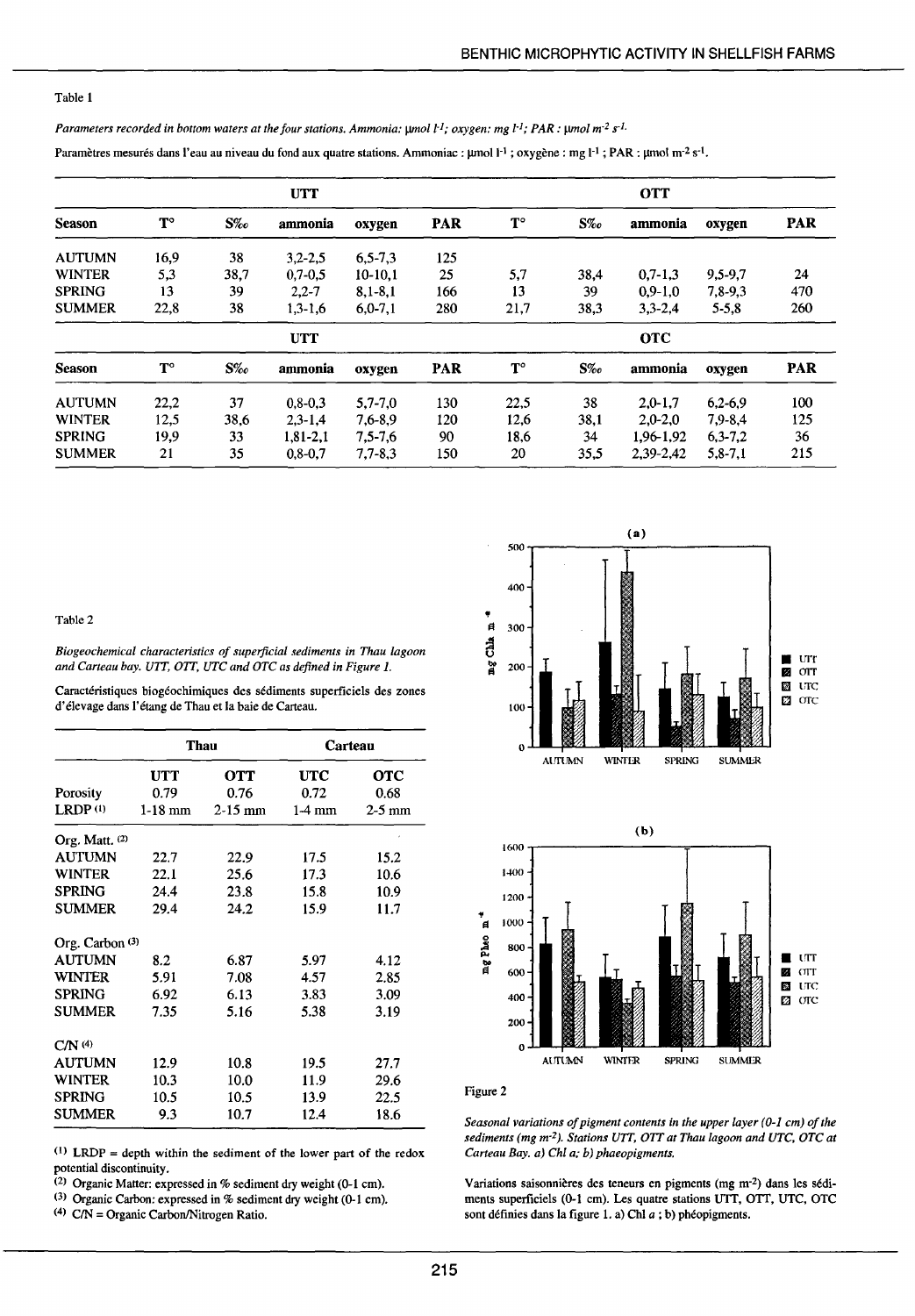Phaeopigment concentrations at OT stations remained stable and lower than at UT stations, except in winter. UT stations had their maximal concentrations in spring (1 146 mg Pheo m·Z at UTC and 882 mg Pheo m·Z at UTT), UTC being the richest station (Fig.  $2 b$ ).

#### Fluxes at the water-sediment interface

#### *Ammonia*

Production or uptake of ammonia in the water column near the bottom was negligible compared to  $NH<sub>4</sub>$  fluxes at the water-sediment interface; maximal negative flux in the bottles was recorded in spring, under tables  $(-0.21 \text{ N-NH}_4)$  $\mu$ mol h<sup>-1</sup> l<sup>-1</sup> at Thau and - 0.07 at Carteau bay). Inside the chambers, ammonia was released from the sediment. At both sites, ammonia fluxes within the bell jars were higher under the shellfish cultivation units (Fig. 3  $a$ ) than outside (Fig 3 b). Maximal values were recorded in summer at both UTT and OTT (194 µmol N-NH<sub>4</sub> m<sup>-2</sup> h<sup>-1</sup> and 165 µmol N-NH<sub>4</sub> m<sup>-2</sup> h<sup>-1</sup> respectively). In Carteau bay, maximal



Figure 3

Seasonal variations of ammonia ( $\mu$ mol N-NH<sub>4</sub> m<sup>-2</sup> h<sup>-1</sup>) fluxes at the water*sediment interface in Thau lagoon ( UTT and OTT) and in Carteau bay (UTC and OTC). a) ammonia release under shellfish table; b) ammonia release outside table. D: dark bell jars; T: transparent bell jars.* 

Variations saisonnières des flux d'ammoniac ( $\mu$ mol N-NH<sub>4</sub> m<sup>-2</sup> h<sup>-1</sup>) à l'interface eau-sédiment dans l'étang de Thau et dans la baie de Carteau. Les quatre stations UTT, OTT, UTC, OTC sont définies dans la figure 1. a) relargage de NH4 sous les tables conchylicoles ; b) relargage hors des tables ; D: cloches noires ; T: cloches transparentes.

values were recorded in autumn (382 µmol N-NH<sub>4</sub> m<sup>-2</sup> h<sup>-1</sup> UTC) and minimal fluxes in summer (15  $\mu$ mol N-NH<sub>4</sub> m<sup>-2</sup> h<sup>-1</sup> OTC). Average flux of ammonia was higher under table in Carteau bay than in the corresponding station in Thau lagoon (t test,  $p < 0.005$ ) and than outside table in Carteau (p < 0.005). Ammonia release outside the table was higher in dark jars than in transparent jars ( $p < 0.1$ ). The converse was recorded at UTC in autumn, winter and spring.

#### *Oxygen*

Most of the  $R^2$  from the slopes of net oxygen fluxes were significant (26 from 30,  $p < 0.005$ ). Net oxygen fluxes were not significant in four cases in transparent bell jars: OTC in spring ( $R^2 = 0.353$ ; p = 0.0918), UTC in summer  $(R^2 = 0.304, p = 0.257)$  and UTT in autumn and winter  $(R^2 = 0.096, p = 0.417,$  and  $R^2 = 0.018, p = 0.63$  respectively).

Net oxygen fluxes showed similar trends throughout the year at ali stations (Fig. 4). All stations at both sites had their maximal negative fluxes in spring (i. *e.* UTC, 69 mg *Oz* m-Z h-1). At Carteau, fluxes were always negative under tables and positive outside, except in spring. In Thau lagoon, significant net positive fluxes were recorded under tables in summer (21 mg  $O_2$  m<sup>-2</sup> h<sup>-1</sup>, R<sup>2</sup> = 0.577,  $p < 0.05$ ). Respiration tended to increase from autumn to spring at ali stations (Fig. 5); maximal values were recorded during spring at UTC (135 mg  $O_2$  m<sup>-2</sup> h<sup>-1</sup>, R<sup>2</sup> = 0.963,  $p < 0.05$ ). Respiration was lower under the table at Thau (UTT) than at Carteau (UTC), except in winter; the maximal at Thau is in summer 75 mg O<sub>2</sub> m<sup>-2</sup> h<sup>-1</sup> and at Carteau in spring (133 mg *Oz* m-2 h-1).

There were substantial seasonal differences in gross primary production at both study sites (Fig. 6). The pattern of primary production at the under table stations differed between the two sites. Although the pattern of change over the year was the same at OTT and OTC, OTC was consistently more productive. At Carteau UT station, production increased from autumn to summer (no primary production was



Figure 4

*Net oxygen fluxes recorded in the transparent bell jars in hour/y rates (mg 0 <sup>2</sup>m-2 h-1) at each season. UTT. OTT, UTC and OTC as defined in Figure 1.* 

Flux nets d'oxygène mesurés dans les cloches transparentes aux différentes saisons, exprimés par heure (mg  $O_2$  m<sup>-2</sup> h<sup>-1</sup>). Les quatre stations VTT, OIT, UTC, OTC sont définies dans la figure 1.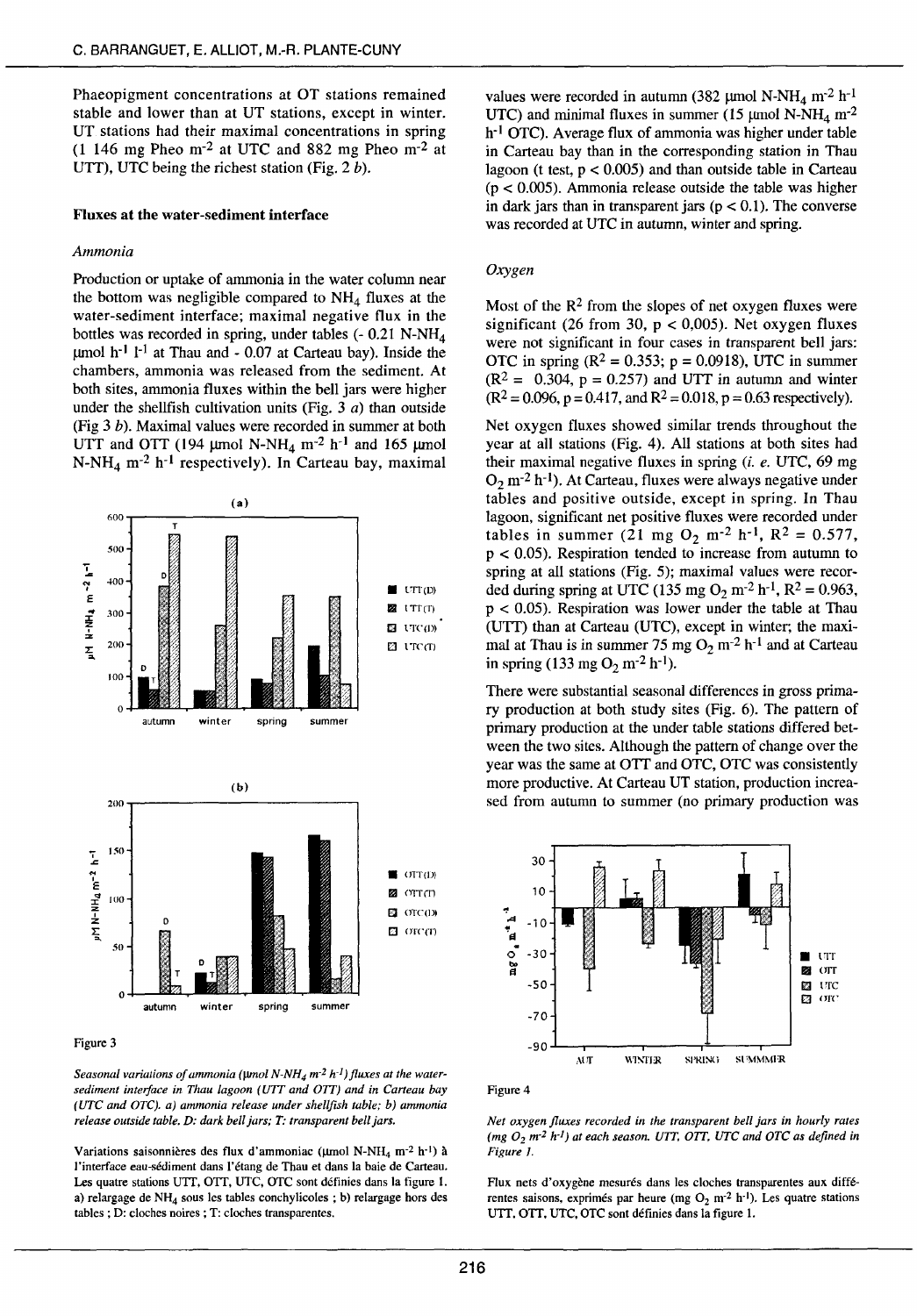

Figure *5* 

*Respiration rates (biological respiration* + *chemical oxygen demand measured in dark bell jars) expressed in mg O<sub>2</sub> m<sup>-2</sup> h<sup>-1</sup> at each season.* 

Taux de respiration (demande biologique + demande chimique en oxygène du sédiment) mesurés dans les cloches noires, exprimés en mg O<sub>2</sub> m<sup>-2</sup> h<sup>-1</sup>. Les quatre stations UTT, OTT, UTC, OTC sont définies dans la figure L

detected in autumn and 100 mg  $O_2$  m<sup>-2</sup> h<sup>-1</sup> in summer). At Thau lagoon, oxygen production was consistently higher at the UT than at the OT station: in summer an oxygen flux of 96 mg m<sup>-2</sup> h<sup>-1</sup> was recorded at UTT as opposed to 36 mg m<sup>-2</sup> h<sup>-1</sup> at OTT. Subtraction of gross phytoplankton production from the total oxygen fluxes recorded in bell jars did not change the production pattern, phytopiankton production remaining consistently Iow in bottom waters compared with benthic production (by a factor of approximately ten, i. e. 0.03 mg  $1^{-1}$  h<sup>-1</sup>, against 0.31 mg  $1^{-1}$  h<sup>-1</sup>).

#### *GP/B and GP!R ratios*

Rates of gross primary production (GP) expressed as mg  $O_2$  m<sup>-2</sup> h<sup>-1</sup> were converted into mg C m<sup>-2</sup> h<sup>-1</sup>, assuming a photosynthetic quotient of 1, *i. e.* 1 mg C =  $0.375$  mg O<sub>2</sub>, (Hargrave *et al.,* 1983; Oviatt *et al.,* 1986). ln terms of productivity, the highest gross production/biomass (GP/B) ratio: mg C (mg Chl  $a$ )<sup>-1</sup> h<sup>-1</sup> was recorded at OTC in winter and sommer, coinciding with the maximum of gross primary production (Tab. 3). UTC ratios increased from autumn to summer in the same way as gross primary production. At Thau, maximal GP/B values occurred in summer, and low values were recorded in spring [0.02 mg C (mg Chl  $a$ )<sup>-1</sup> h<sup>-1</sup> for UTT and 0.01 for OTT]; the highest GP/B ratio was recorded at UTT (0.29). Daily ratios of sediment gross primary production to respiration (GP/R) showed different patterns, but were always < 1, indicating a heterotrophic dominance (Tab\_ 3). At UT stations GP/R was maximal in summer (0.55 and 0.80). For both OT stations it was minimal in spring, and for OTT the ratio was particuiarly Iow (0.05) at this time of the year.

#### **DISCUSSION**

- Shellfish farming areas are located in shallow waters, characterized by high plankton productivity. Prior to the



Figure 6

*Hourly rates of gross primary production (mg O<sub>2</sub> m<sup>-2</sup> h<sup>-1</sup>) calculated from* data recorded in dark and transparent bell jars (net oxygen flux + *respiration) in our survey stations.* 

Production primaire benthique brute par heure (mg  $O_2$  m<sup>-2</sup> h<sup>-1</sup>), calculée d'après les données obtenues dans les cloches transparentes et les cloches noires (flux nets d'oxygène + respiration).

#### Table 3

*Seasonal GP/R and GPIB ratios [gross production/respiration and gross productionlbiomass: mg C (mg Chi a)-1 h-1 1-*

Variations saisonnières des rapports GP/R et GP/B [production brute/respiration et production brute/biomasse: mg C (mg Chl *a*)<sup>-1</sup> h<sup>-1</sup>].

|               |       | <b>UTT</b> | <b>OTT</b> |       |  |
|---------------|-------|------------|------------|-------|--|
| Season        | GP: R | GP: B      | GP: R      | GP: B |  |
| <b>AUTUMN</b> | 0.21  | 0,010      |            |       |  |
| WINTER        | 0,48  | 0.070      | 0.65       | 0,040 |  |
| <b>SPRING</b> | 0.17  | 0.020      | 0.05       | 0.010 |  |
| <b>SUMMER</b> | 0.80  | 0,290      | 0.55       | 0.190 |  |
|               |       | <b>UTC</b> | <b>OTC</b> |       |  |
| Season        | GP: R | GP: B      | GP: R      | GP: B |  |
| <b>AUTUMN</b> | 0.22  | 0.000      | 0.96       | 0.180 |  |
| WINTER        | 0.09  | 0.001      | 0.83       | 0.240 |  |
| SPRING        | 0,29  | 0,110      | 0,34       | 0,070 |  |
| <b>SUMMER</b> | 0.55  | 0,210      | 0.80       | 0.240 |  |

analysis of differences between sites and impact of shellfish cultivation, the general features of our study sites should be examined and compared with other temperate shallow water environments.

The range of ammonia fluxes within the dark bell jars is similar to those measured in temperate shallow waters. We did not observe negative fluxes in our experiments.  $NH<sub>4</sub>$ release from sediment towards the water column was minimal in winter, whereas higher fluxes were observed in spring and sommer (Aller and Benninger, 1981; Boucher and Boucher-Rodoni, 1988; Eiderfieid *et al.,* 1981; Rizzo, 1990; Ullman and Sandstrom, 1987).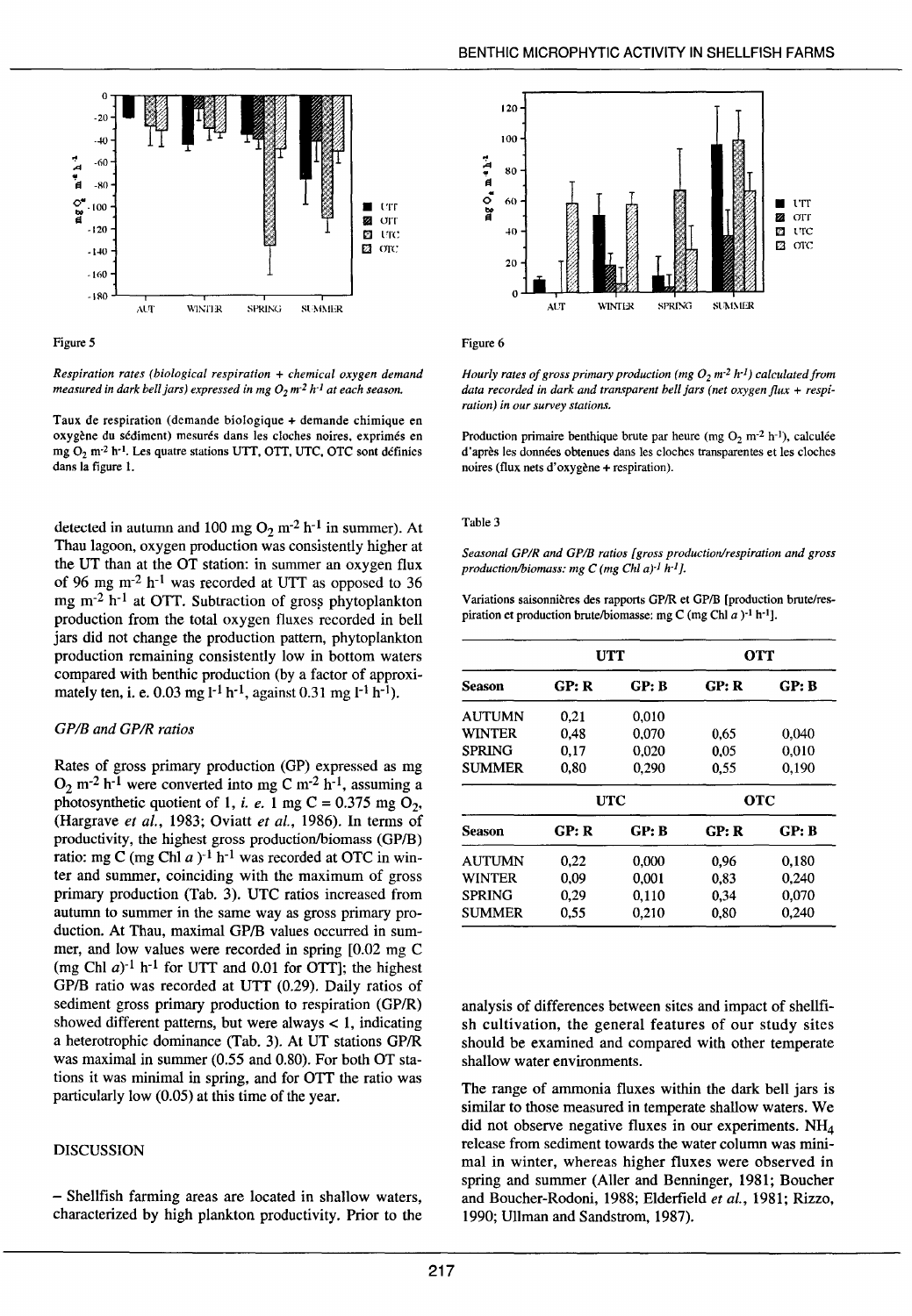As observed by Rizzo (1990),  $NH<sub>4</sub>$  fluxes were in general higher in dark than in transparent jars. The lower fluxes are generally explained by microphytobenthos ammonia uptake; the influence of microphytobenthos activity in nutrient exchange at the water-sediment interface bas been pointed out previously (Henriksen et al., 1980; Granéli and Sundbäck, 1985; Nowicki and Nixon, 1985; Asmus, 1986; Simon, 1988, Jensen et al., 1990). Using atomic Redfield ratios (C:N = 106:16), assimilated carbon can be estimated from ammonia uptake: it ranges from 4 to lOO % of the fixated carbon as estimated from oxygen production. Bearing in mind that Redfield ratios were established for phytoplankton and that the photosynthetic quotient in the estuarine zone may vary during daytime from 0 to 5 (Oviatt *et al.,* 1986), this suggests that ammonia is not the only source of nitrogen used by benthic microalgae.

Regression analysis showed that ammonia fluxes were significantly correlated with respiration, the latter being responsible for 41 % of the variation in released ammonia [ammonia flux = 1.5 (respiration) + 25.4; R 0.64;  $p < 0.01$ , a percentage close to the 50 % reported by Rizzo (1990) for estuarine shaliow waters. At both sites, seasonal changes in respiration rates were those typical for organic matter-enriched environments, either sublittoral (Davis and Mclntire, 1983; Hargrave *et al.,* 1983; Sundback *et al.,*  1991), or intertidal (van Es, 1982).

In spring, when phytoplankton biomass is high, enhancing sedimentation rates (Grenz, 1989), negative oxygen balances were observed at every station. Respiration rates

are higher than those found in other environments at similar depths in sediments less enriched with organic matter, whereas gross primary production is lower (Cahoon and Cooke, 1992; Rizzo *et al.,* 1992). No significant correlation was found either between primary production and ammonia fluxes or primary production and Chi a contents in sediments; this is in agreement with findings of Hansen *et al.* (1987) and Cahoon and Cooke (1992). Other authors have found significative correlations between Chl a and gross primary production in sublittoral sediments (Davis and Mclntire, 1983; Andersen and Kristensen, 1988; Sundback *et al.,* 1991).

The microphytic bottom community was more productive in summer at all stations, when light irradiance was generally the highest. The rates of gross primary production measured for microphytobenthos are within the range of those measured by other authors in sublittoral sediments (Tab. 4), but they remain lower than the 100 g C m<sup>-2</sup> year<sup>-1</sup> recorded for intertidai sediments (Cadée and Hegeman, 1977; van Es, 1982; Colijn and de Jonge, 1984).

- Despite their common features, the two sites exhibited some differences. The main difference in magnitude of ammonia fluxes between Thau lagoon and Carteau bay was recorded in spring and summer. lt should be noted that in our experiments, temperatures differed for the same season at the two sites. Within the same temperature range, ammonia release from OT sediments was higher at Thau than at Carteau. This might be related to the higher organic matter content of the sediments in the lagoon.

Table 4

*Comparison between our data on microphytobenthic production and biomass in sublittoral sediments and data from the lite rature.* 

Comparaison des données de production microphytobenthique et de biomasse dans des sédiments sublittoraux avec les données de la littérature.

| <b>Author</b>                                | <b>Environment</b>                                                                  | Depth                | <b>PAR</b><br>$\mu$ mol/m <sup>2</sup> /s | $g \frac{C}{m^2}$ /year | $mg \frac{C}{m^2}$ h | Chl a                                            |
|----------------------------------------------|-------------------------------------------------------------------------------------|----------------------|-------------------------------------------|-------------------------|----------------------|--------------------------------------------------|
| Davis & McIntire (1983)                      | <b>Netarts Bay</b><br>Oregon                                                        | 1,5                  | 100-200                                   | 75-162                  | $25 - 47$            | 46-94 mg/m <sup>2</sup>                          |
| Nienhuis & de Bree (1984)                    | Lake Grevelingen<br>The Netherlands                                                 | 5,3                  | $9 - 145$                                 | $32 - 35$               |                      | $80 \text{ mg/m}^2$                              |
| Bodin et al. (1985)                          | Bay of Douarnenez<br>France                                                         | $0 - 10$             |                                           | 25                      |                      | $45 \mu g/g$                                     |
| Sundbäck (1986)<br>Sundbäck & Jönsson (1988) | Lahom Bay<br>Sweden                                                                 | $5 - 8$              | 20-320                                    | $7 - 11$                |                      | $20 \text{ mg/m}^2$                              |
| Cahoon & Cooke (1992)                        | Onslow Bay<br>North Caroline                                                        | $15 - 32$            | $81 - 115$                                | 52                      | 25                   | 17-52 mg/m <sup>2</sup>                          |
| Daehnick et al. (1992)                       | Sand microflora<br>in seagrass beds                                                 | $1 - 1, 5$           | 81-900                                    | 340                     | 77                   | $mean-value =$<br>$44 \text{ mg/m}^2$            |
| Present work                                 | Mediterranean Sea<br>Thau lagoon                                                    |                      |                                           |                         |                      |                                                  |
|                                              |                                                                                     |                      |                                           |                         |                      | 179 mg/m <sup>2</sup>                            |
|                                              |                                                                                     |                      |                                           |                         |                      | $84 \text{ mg/m}^2$                              |
|                                              |                                                                                     |                      |                                           |                         |                      |                                                  |
|                                              |                                                                                     |                      |                                           |                         |                      | 222 mg/m <sup>2</sup><br>$108$ mg/m <sup>2</sup> |
|                                              | under oysters<br>outside oysters<br>Carteau bay<br>under mussels<br>outside mussels | 5<br>5<br>4,5<br>4,5 | 25-280<br>24-470<br>90-150<br>$36 - 215$  | 65<br>28<br>75<br>82    | 14<br>6<br>15<br>19  |                                                  |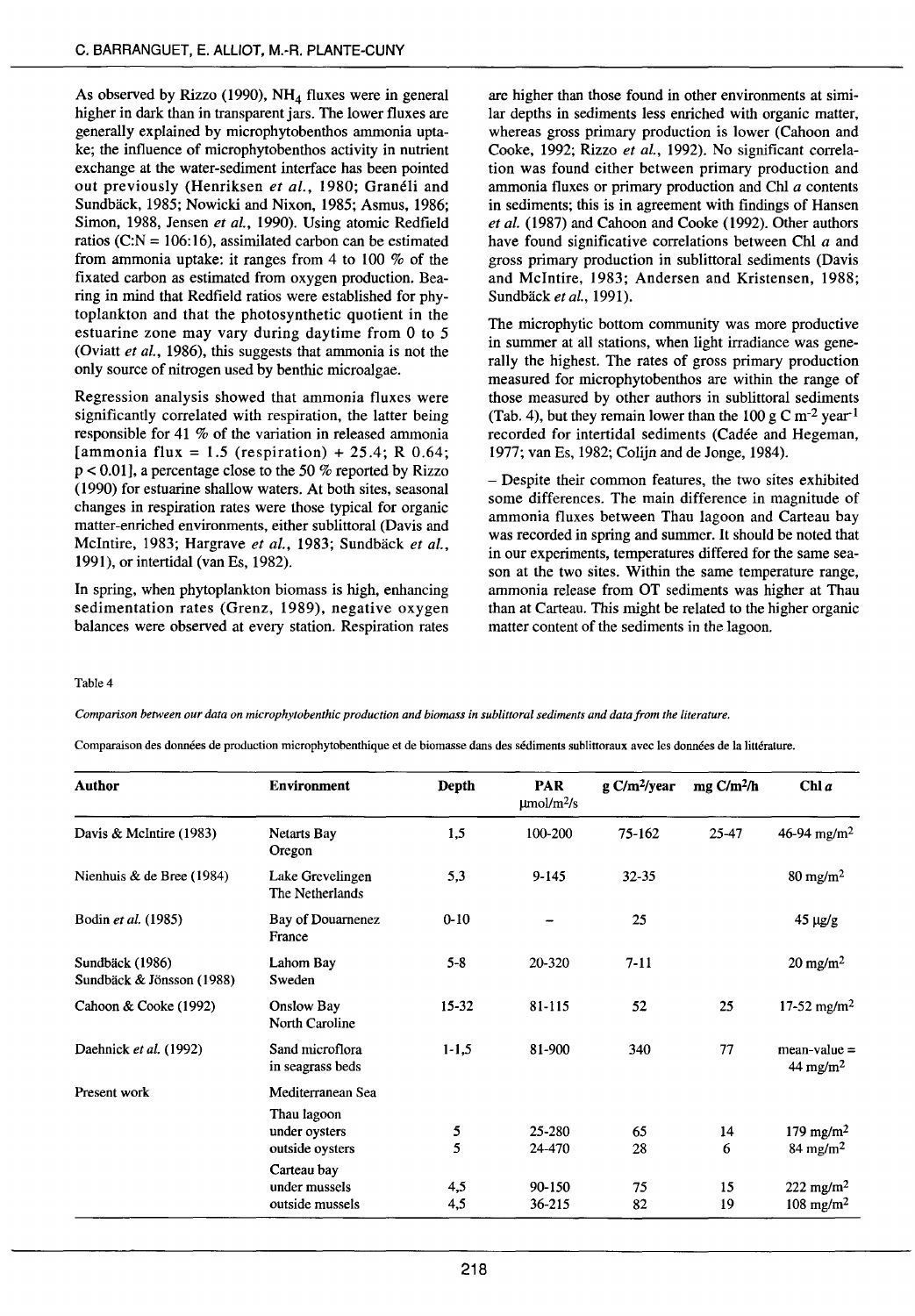Overall differences between sites would appear to be partly due to hydrodynamic factors and partly to the cultivation itself. Thau lagoon has been the site of extensive shellfish farming, covering about 15 km2, for almost thirty years; it is, moreover, somewhat eut off from the open sea. Carteau bay bas been a farming area for less than fifteen years, it is less extensive (about 0.053 km2), and water circulation is more strongly influenced by fresh- and seawater inputs. These factors might explain the higher accumulation of organic matter in the lagoon and the lower oxygen release by OT sediments in comparison with Carteau bay. In Thau lagoon, dystrophie crises occur at the beginning of the summer: with high temperature, high salinity and windless weather, anoxia occurs in near bottom shallow water together with decreasing pH and  $H_2S$  production. High mortality of benthic fauna is then observed. As suggested by Asmus and Asmus (1991), shellfish produce a great amount of ammonia that can be used as nutrient for macroalgae. ln Thau lagoon, where the waters are transparent, macroalgae ( *Gracilaria, Ectocarpus)*  cover the bottom between the tables; these macroalgae are the main oxygen suppliers in winter, but when the temperature rises and nutrients are depleted, they die and decay. Additional incubations confirmed this observation; at the beginning of July, oxygen depletion in bell jars Iocated in macroalgal beds occurred after two hours (Barranguet and Alliot, unpublished). On the other hand, high gross primary production and high P/B ratios were recorded at UTT during the same period; microphytes under the tables are then responsible for oxygen production in the warm season, but they cannot offset the general oxygen demand and anoxia that periodically occurs.

- The impact of cultivation structures at the water-sediment interface was reflected in ail our measurements. As expected, ammonia release was higher under shellfish cultivation units than outside at both sites (Boucher and Boucher-Rodoni, 1988; Baudinet *et al.,* 1990). Accumulation of organic matter under shellfish cultivation units bas been shown to be about three times higher than control measurements in open water in the same area (Grenz, 1989). Organic matter of biodeposits seems to be rapidly recycled (Grenz *et al.,* 1991), enhancing nutrient release at the water-sediment interface. With regard to ammonia fluxes, our observations show higher ammonia release under mussels than under oysters. These differences might be explained by specifie features of shellfish cultivation:

- higher biomass of mussels on mussel tables, producing more deposits;

- differences in biodeposit composition as shown by Grenz (1989) with higher organic content of mussel biodeposits;

- the difference in size of the shellfish farming areas, with an overall biomass of oysters in the lagoon about ten times greater than the musse] biomass in Carteau bay. As pointed out by Picot *et al.* ( 1990), ammonia concentration in the lagoon water may reach very high values compared to those observed in the bay, limiting the diffusion process from the sediment towards the water column. In Carteau bay, ammonia fluxes in transparent bell jars were higher than in dark jars except in summer. We could not find a clear explanation for this phenomenon.

Available light does not exclusively determine gross primary production: OTC was on average the most productive station, and the only station where PAR and primary production were significantly correlated  $(R = +0.82)$ . UTC behaved as an oxygen sink in every season; during our experiments, PAR seemed high enough to allow photosynthesis in all seasons (Shaffer and Onuf, 1983; Sundbäck, 1986; Blanchard and Montagna, 1992) whereas gross production undergoes major seasonal changes. At UTT station, even if high values were observed for both gross production and PAR in summer, there was no correlation between light and oxygen production.

With regard to microphytic biomass under the table, the Chi a content of UT sediments is probably enhanced by phytoplankton contained in faeces and pseudofaeces of fùter-feeders, where a part of the Chi *a* bas not been degraded (Hawkins *et al.,* 1986; Barranguet, 1990). This might explain why UTC, despite being the richest station in Chi *a,* is not the most productive with very low GP/B ratios (Tab. 3 and 4).

Phaeopigment concentrations can be an estimate of bivalve metabolism (Mann, 1977; Gelder and Robinson,1980; Hawkins *et al.,* 1986); these are coloured chiorophyll degradation products, mainly linked to the feeding activity of molluscs (faeces and pseudofaeces) in these farming areas. They are significantly higher at UT stations, and become particularly abundant in spring, when shellfish feeding metabolism is at its highest. OT concentrations would appear not to be influenced by the seasonal phytoplankton cycle.

With regard to percentages of organic matter in the sediment, the difference between UT and OT stations is clear at Carteau, UTC being richer in organic matter and carbon than OTC. In the lagoon, due to the age of the culture and the hydrodynamics, no difference between UT and OT sediments was observed. Comparisons with results obtained by Baudinet *et al.* ( 1990) under a table in Carteau bay four years earlier, suggest that cumulative effects of biodeposition induce higher respiration rates. The balance in favour of a heterotrophic metabolism (GP/R  $\lt$  1) is not due to the increasing depth, as it is the case in an undisturbed system; just a few metres apart, and at the same depth, OTC station bas a GP/R close to 1, which is similar to that reported by Rizzo (1990) for similar depths, the community not being affected by biodeposition.

Concerning the general pattern of changes induced by the type of cultivation, our findings suggest that mussel tables have a stronger impact than oyster cultivation units on benthic fluxes. While yearly balances of primary production rates are difficult to ascertain and remain very approximate, it should nonetheless be noted that despite the difference in net fluxes between under table stations, both UT stations produce comparable quantities of carbon per year (Table 4) and that mussels increase respiration in under table sediments more than oysters. In Carteau bay under the tables, with accumulation of phaeopigments indicating high sedimentation of organic matter, net negative oxygen balance is always observed at the water-sediment interface. Thus the contribution of the microphytobenthos is not strong enough to ensure a positive balance. Outside the tables in Carteau, the microphytobenthos plays an important role in oxygen balance, as bas been observed for other sublittoral areas.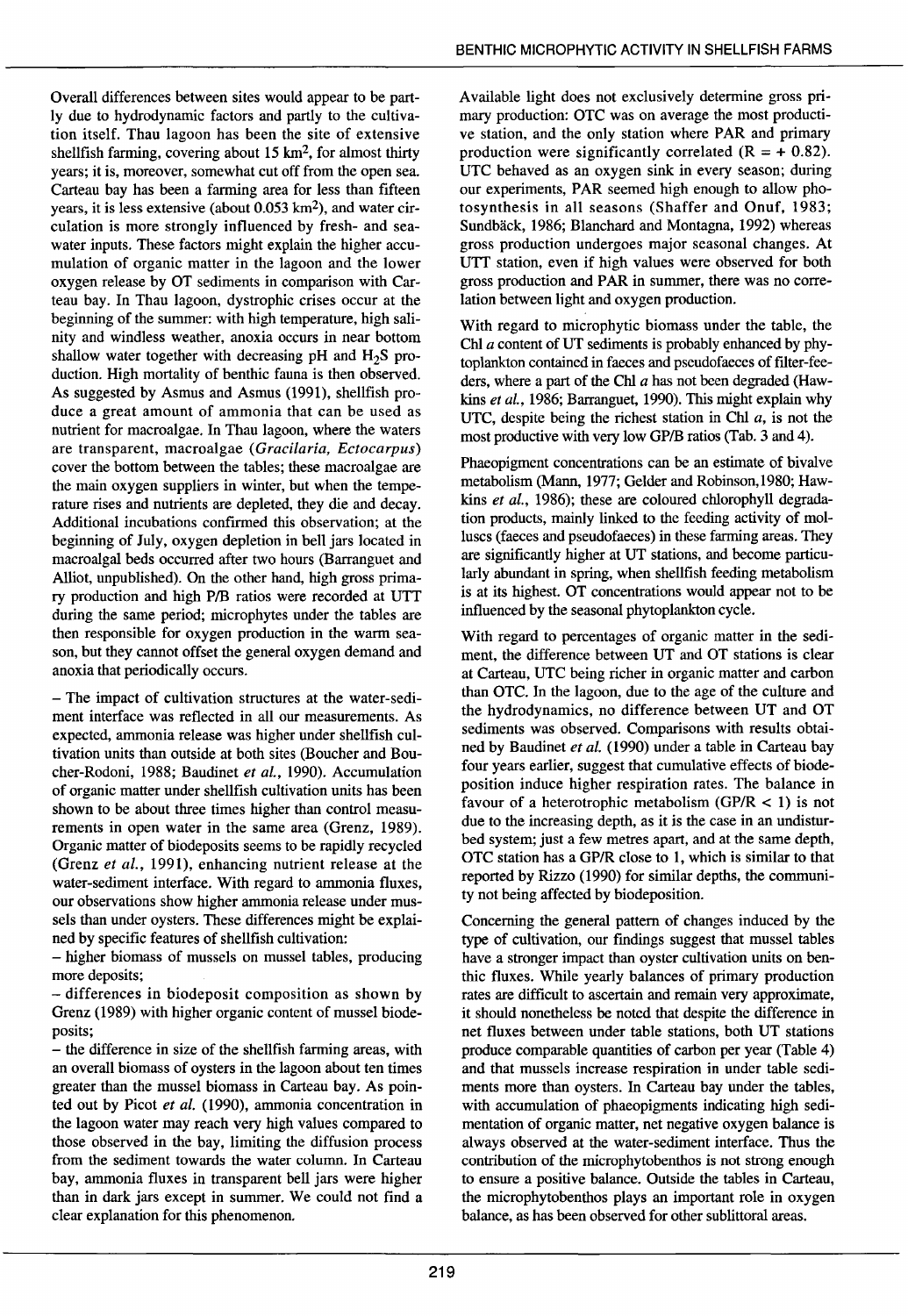#### Acknowledgements

This research was supported by the programme PNOC (Programme National d'Océanologie Côtière, Oxythau, 91343111) and by the Groupement Scientifique « Cycles biogéochimiques-Devenir de la matière organique en milieu littoral marin » (CNRS, Université d'Aix-Marseille Il, Société Nationale Elf Aquitaine). We would like to thank R. Plante, M. Travers and J.-P. Reys for their help and comments on the manuscript, C. Jalong for help at sea and diving, M.-F. Fontaine and E. Alivon for technical assistance. We would like then to thank the anonymous reviewers for critical comments and very useful suggestions.

#### REFERENCES

Admiraal W. and H. Peletier (1979). Influence of organic compounds and light limitation on the growth rate of estuarine benthic diatoms. *Br. phycol.* J., 14, 197-206.

Aller R.C. and L.K. Benninger (1981). Spatial and temporal patterns of dissolved ammonium, manganese and silicon fluxes from bottom sediments of Long Island, U.S.A. J. *mar. Res.,* 39, 295-314.

Amanieu M., P. Legendre, M. Trousselier, G.-F. Frisoni (1989). Le programme Ecothau : théorie écologique et base de modélisation. *OceanologicaActa,* 12, 3, 189-199.

Andersen F.Ø. and E. Kristensen (1988). The influence of macrofauna on estuarine benthic community metabolism: a microcosms study. *Mar. Biol.,* 99, 591-603.

Asmus R. ( 1986). Nutrient flux in short term enclosures of intertidal sand communities. *Ophelia,* 26, l-18.

Asmus R.A. and H. Asmus (1991). Musset beds: limiting or promoting phytoplankton?. J. *exp/ mar. Biol. Eco!.,* 148,215-232.

Barranguet C. (1990). Conséquences de deux types d'apports massifs de matière organique sur le microphytobenthos (anse de Carteaugolfe de Fos). *Rapport DEA, Université d'Aix-Marseille Il, Centre d'Océanologie de Marseille, France,* 29 pp.

Baudinet D. (1991). Flux nutritifs particulaires et dissous dans un écosystème mytilicole côtier méditerranéen. *Ph.D. Thesis, Université d'Aix- Marseille* li, *Centre d'Océanologie de Marseille, France,*  136 pp.

Baudinet D., E. Alliot, B. Berland, C. Grenz, M.-R. Plante-Cuny, R. Plante and C. Salen-Picard (1990). Incidence of musse! culture on biogeochemical fluxes at the sediment-water interface. *Hydrobiologia,* 207, 187-196.

Berner R.A. (1971). *Principles of chemical sedimentology*. Franck Press Editor. Mc Graw-Hill Book Company, UK, 240 pp.

Blanchard G.F. and P.A. Montagna (1992). Photosynthetic response of natural assemblages of marine benthic microalgae to short- and long-term variations of incident irradiance in Baffin Bay, Texas. J. *Phycol.,* 28,7-14.

Bodin P.D., J. Boucher, J. Guillou and M. Guillou (1985). The trophic system of the benthic communities in the bay of Douarnenez (Brittany). in: *Proceedings ]9th European Marine Bio/ogy Symposium,* P.E. Gibbs, editor. Cambridge University Press, Cambridge, UK, 361-370.

Bolalek J. and A. Vershinin (1991). Oxygen uptake kinetics at the sediment-sea water interface in the Puck Bay. *Oceanologia,* 30, 57-75.

Boucher G. and R. Boucher-Rodoni (1988). *ln situ* measurements of respiratory metabolism and nitrogen fluxes at the interface of oyster beds. *Mar. Ecol.-Prog. Ser.,* 44, 229-238.

Cadée G.C. and J. Hegeman (1974). Primary production of the benthic microflora living on tidal flats in the Dutch Wadden Sea. *Neth.* J. *Sea Res.,* 8, 2-3,260-291.

Cadée G.C. and J. Hegeman (1977). Distribution of primary production of benthic microflora and accumulation of organic matter on a tida1 flat area, Balgzand, Dutch Wadden Sea. *Neth.* J. *Sea Res.,* 11, 24-41.

Cahoon L.B. and J.E. Cooke (1992). Benthic microalgal production in Onslow Bay, North Carolina, USA. *Mar. Ecol.-Prog. Ser.,* 84, 185-196.

Charpy-Roubaud C,J. (1988). Production primaire des fonds meubles du lagon de Tikehau (atoll des Tuamotu, Polynésie Française). *Oceanologica Acta,* 11, 3, 241-248.

Colijn F. and V.N. de Jonge (1984). Primary production of microphytobenthos in the Ems-Dollard estuary. *Mar. Ecol.-Prog. Ser.,* 14, 185-196.

Daehnick A.E., M,J. Sullivan and C.A. Moncreiff (1992). Primary production of the sand microflora in sea grass beds of Mississippi sound. *Botanica mar.,* 35, 131-139.

Dame R.F. and N. Dankers (1988). Uptake and release of materials by a Wadden Sea musset hed. J. *exp/ mar. Biol. Ecot.,* 118, 207-216.

Davis M.W. and C.D. Mclntire (1983). Effects of physical gradients on the production dynamics of sediment-associated algae. *Mar. Ecol.-Prog. Ser.,* 13,103-114.

Elderfield H., M. Bender, R.J. McCaffrey and N. Luedtke (1981). Benthic flux studies in Narragansett Bay. *Am.* J. *Sei.,* 281, 768-787.

van Es F.B. (1982). Community metabolism of intertidal flats in the Ems-Dollar estuary. *Mar. Biol.,* 66,95-108.

Folack J, (1986). Variations mensuelles de la biomasse et de la production du phytoplancton d'une zone côtière d'intérêt aquicole: "Anse de Carteau-Golfe de Fos". *Ph. D. Thesis, Université d'Aix-Marseille* 1/, *Centre d'Océanologie de Marseille, France,* 168 pp.

Frontier S. ( 1981 ). *Méthode statistique.* Masson, Paris, 246 pp.

Gelder S.R. and W.E. Robinson (1980). Identification of phaeopigments in a digestive gland of *Mytilus edulis* L. by microspectrofluorometry. J. *exp/ mar. Biol. Eco!.,* 43, 281-292.

Granéli E. and K. Sundbäck (1985). The response of planktonic and microphytobenthic algal assemblages to nutrient enrichment in shallow coastal waters, southwest Sweden. J. expl mar. Biol. Ecol., 85, 253-268.

Grenz C. (1989). Quantification et destinée de la biodéposition en zones de production conchylicole intensive en Méditerranée. *Ph.D. Thesis, Université d'Aix- Marseille Il, Centre d'Océanologie de Marseille, France,* 144 pp.

Grenz C., M.-R. Plante- Cuny, R. Plante, E. Alliot, D. Baudinet and B. Berland (1991). Measurements of benthic nutrient fluxes in Mediterranean shellfish farms: a methodological approach. *Oceanologica Acta,* 14, 1, 195-201.

Grenz C., E. Alliot, D. Baudinet, L. Hélis and H. Massé ( 1992). Influence des opérations de dévasage sur les flux de nutriments à l'interface eau-sédiment (bassin de Thau, France). *Vie Milieu,* 42, 2, 157-164.